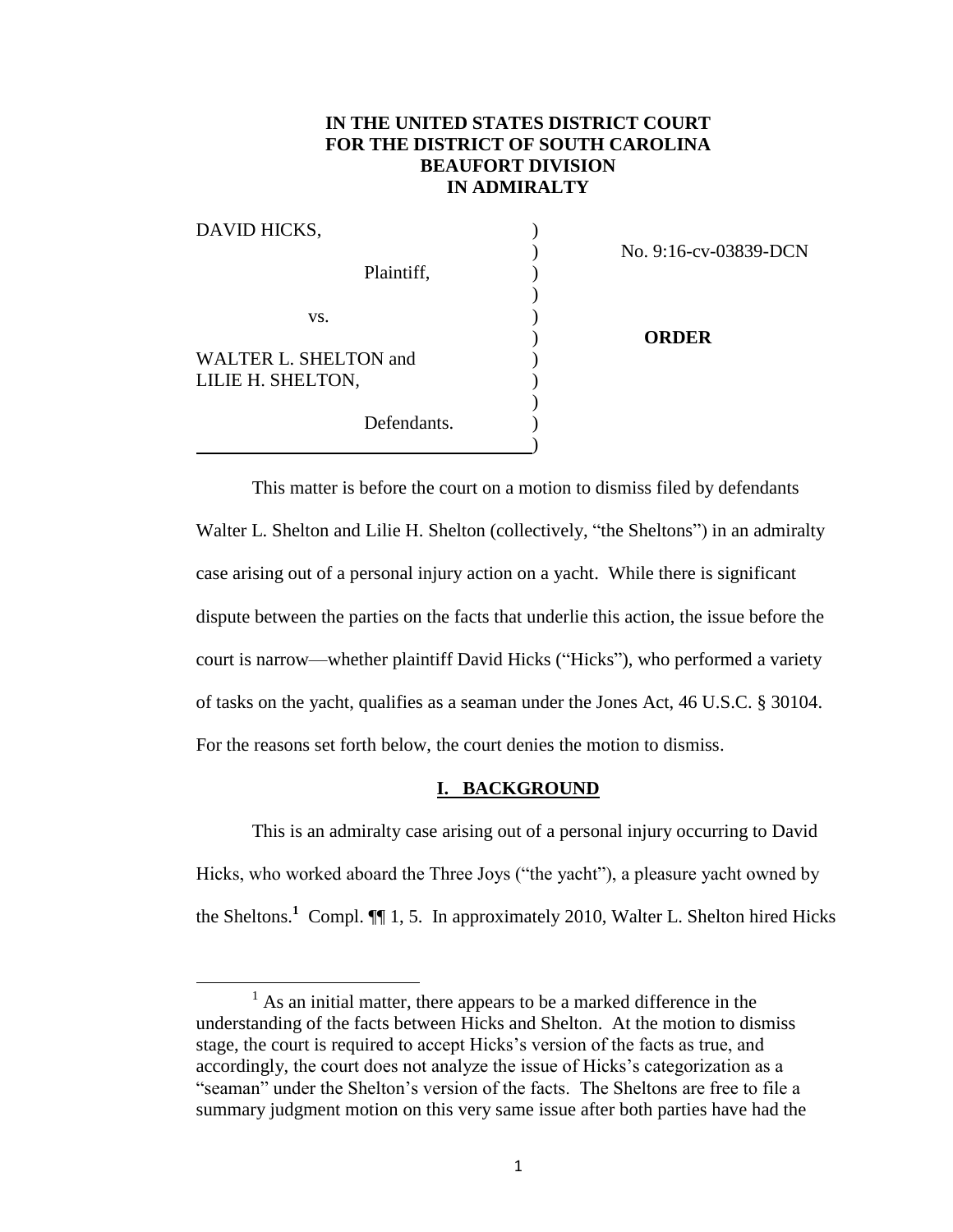to perform maintenance and repair jobs on the yacht at the rate of \$40 per hour, under the guidance of the yacht's master, Captain Gary Morehouse. Id. ¶ 9. Hicks was eventually hired to take over the position of the yacht's master on a part-time basis, although his position continued to include general maintenance and repair duties. Id. ¶ 10. In late 2014, Hicks was hired on a full-time basis as the yacht's master. Id. ¶ 16. Under the terms of the employment agreement, Hicks was paid a salary of \$3,500 per month by the Sheltons and lived aboard the yacht where he worked full-time on the yacht's maintenance and repairs.  $\underline{Id}$ .  $\P$  17 a–c. As master of the yacht, Hicks operated the yacht during moves to Savannah, Georgia and Charleston, South Carolina for boat shows, showings to potential purchasers, and prepared the yacht for visits by the Sheltons and their family members.  $\underline{Id}$ .  $\P$  17 c–d.

On April 25, 2016, Hicks was working to move the yacht from its location at the Skull Creek Marina in Hilton Head Island, South Carolina to Charleston, when he fell approximately 7 feet onto the concrete dock and landed on his elbows.  $\underline{Id}$ .  $\P\P$  20– 24. As a result of this injury, Hicks underwent a number of surgeries. Id.  $\P$  25–26. On June 22, 2016, the Sheltons terminated Hicks. Id. ¶ 28.

Hicks filed suit against the Sheltons in this court on December 8, 2016 for failure to pay maintenance and cure and for damages arising out of the Sheltons' negligent failure to provide medical treatment under the Jones Act. The Sheltons moved to dismiss the complaint, alleging that Hicks failed to plead facts in support of his status as a seaman under the Jones Act. The motion has been fully briefed and is now ripe for the court's review.

 $\overline{\phantom{a}}$ 

benefit of discovery, at which point the court will be in a better position to ascertain the veracity of the factual assertions of both parties.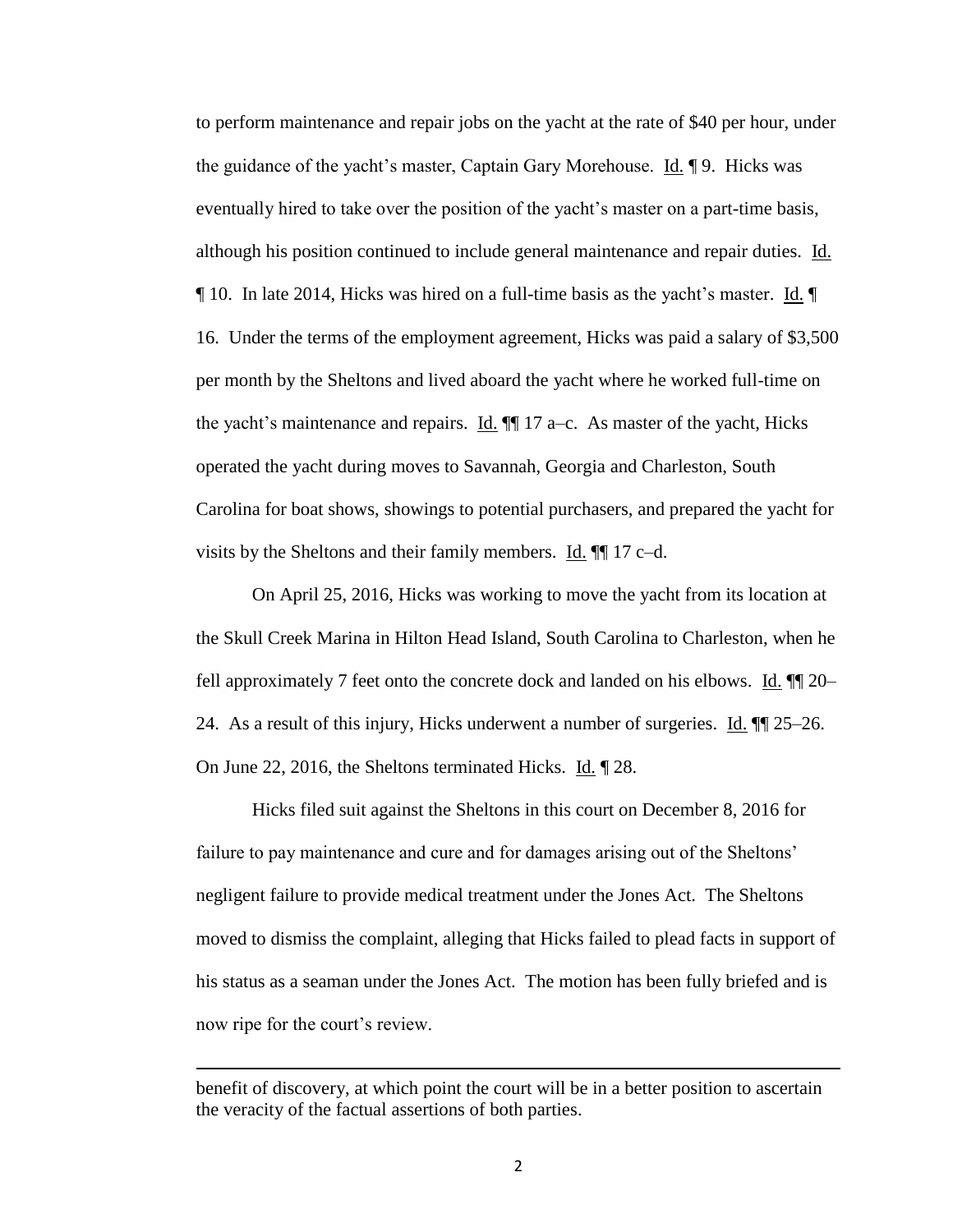### **II. STANDARD**

A Rule 12(b)(6) motion for failure to state a claim upon which relief can be granted "challenges the legal sufficiency of a complaint." Francis v. Giacomelli, 588 F.3d 186, 192 (4th Cir.2009) (citations omitted); see also Republican Party of N.C. v. Martin, 980 F.2d 943, 952 (4th Cir.1992) ("A motion to dismiss under Rule 12(b)(6) . . . does not resolve contests surrounding the facts, the merits of a claim, or the applicability of defenses."). To be legally sufficient, a pleading must contain a "short and plain statement of the claim showing that the pleader is entitled to relief." Fed. R. Civ. P. 8(a)(2).

A Rule 12(b)(6) motion should not be granted unless it appears certain that the plaintiff can prove no set of facts that would support his claim and would entitle him to relief. Mylan Labs., Inc. v. Matkari, 7 F.3d 1130, 1134 (4th Cir. 1993). When considering a Rule 12(b)(6) motion, the court should accept all well-pleaded allegations as true and should view the complaint in a light most favorable to the plaintiff. Ostrzenski v. Seigel, 177 F.3d 245, 251 (4th Cir. 1999); Mylan Labs., Inc., 7 F.3d at 1134. "To survive a motion to dismiss, a complaint must contain sufficient factual matter, accepted as true, to 'state a claim to relief that is plausible on its face.'" Ashcroft v. Iqbal, 556 U.S. 662, 678 (2009) (quoting Bell Atlantic Corp. v. Twombly, 550 U.S. 544, 570 (2007)). "A claim has facial plausibility when the plaintiff pleads factual content that allows the court to draw the reasonable inference that the defendant is liable for the misconduct alleged." Id.

3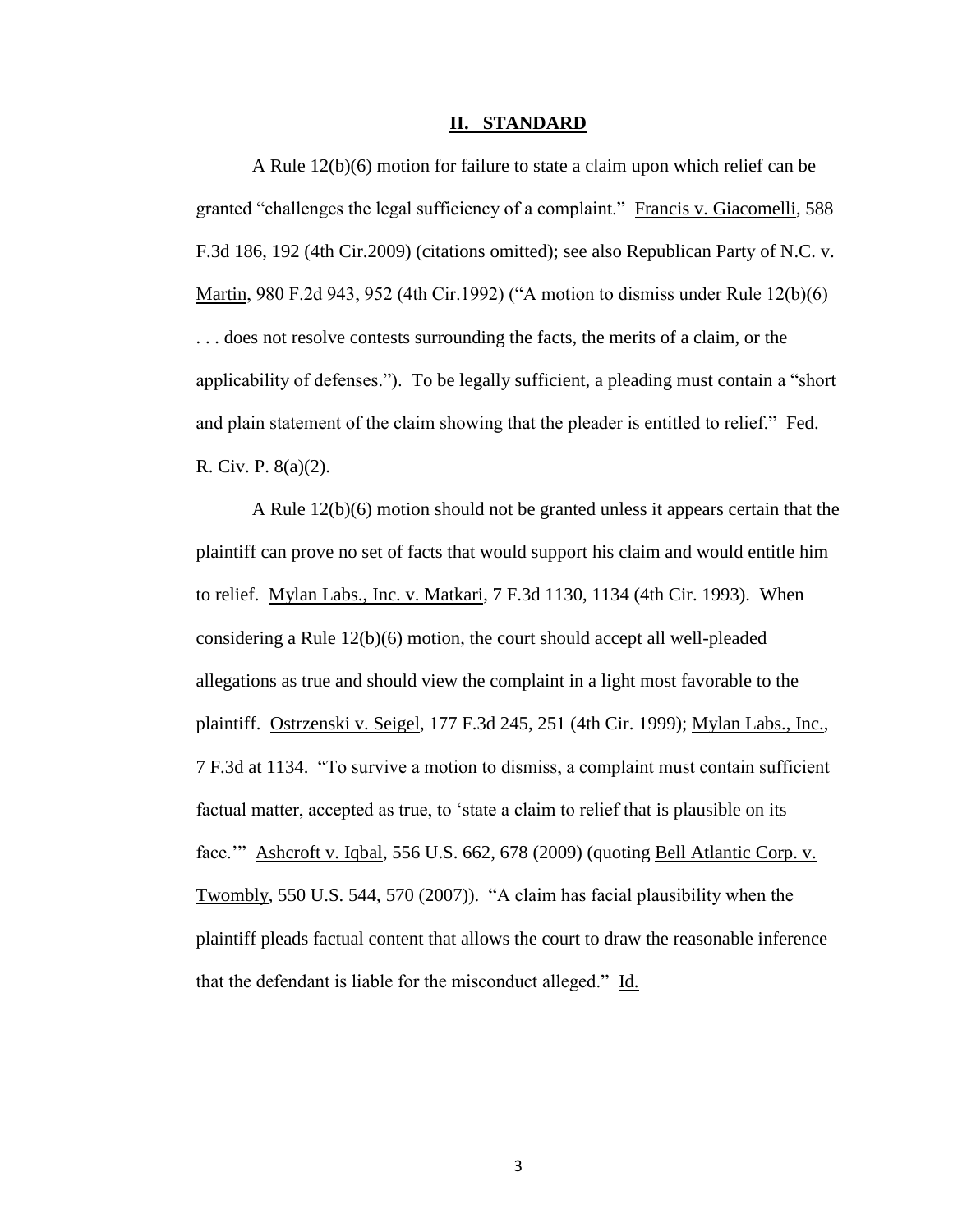#### **III. DISCUSSION**

The Sheltons contend that while Hicks has established that he was employed by Hilton Head Boatworks, he has failed to show that he was employed by the Sheltons such that he would qualify for seaman status under the Jones Act. Defs.' Mot. 1. Hicks counters that the complaint sufficiently sets forth factual assertions to support his claim that the Sheltons employed him on a full-time basis as master of the yacht, and that this is sufficient to fulfill the test for a seaman.

The Jones Act creates a cause of action for negligence when a seaman is injured in the course of his employment. Atl. Sounding Co. v. Townsend, 557 U.S. 404, 416 (2009). The Supreme Court has set forth a two-part test that governs whether a marine employee is a seaman: (1) the employee's duties must "contribute" to the function of the vessel," and (2) the employee must "have a connection to a vessel in navigation . . . that is substantial in terms of both its duration and its nature." Chandris, Inc. v. Latsis, 515 U.S. 347, 368 (1995) (internal quotation marks omitted).

Hicks alleges that he captained the yacht on moves to Charleston and Savannah, and arranged for vessel repairs and other necessities. Compl. ¶¶ 18(a), (c). These facts are sufficient to fulfill the first prong of the Chandris test, which encompasses "all who work at sea in the service of a ship." Chandris, Inc., 515 U.S. at 368.

The second prong of the Chandris test, which requires that the work be substantial in duration and nature, is also satisfied. A review of cases decided post-Chandris where courts have determined that workers are not seamen under the Jones Act is especially illuminative. In Heise v. Fishing Co. of Alaska, 79 F.3d 903, 906

4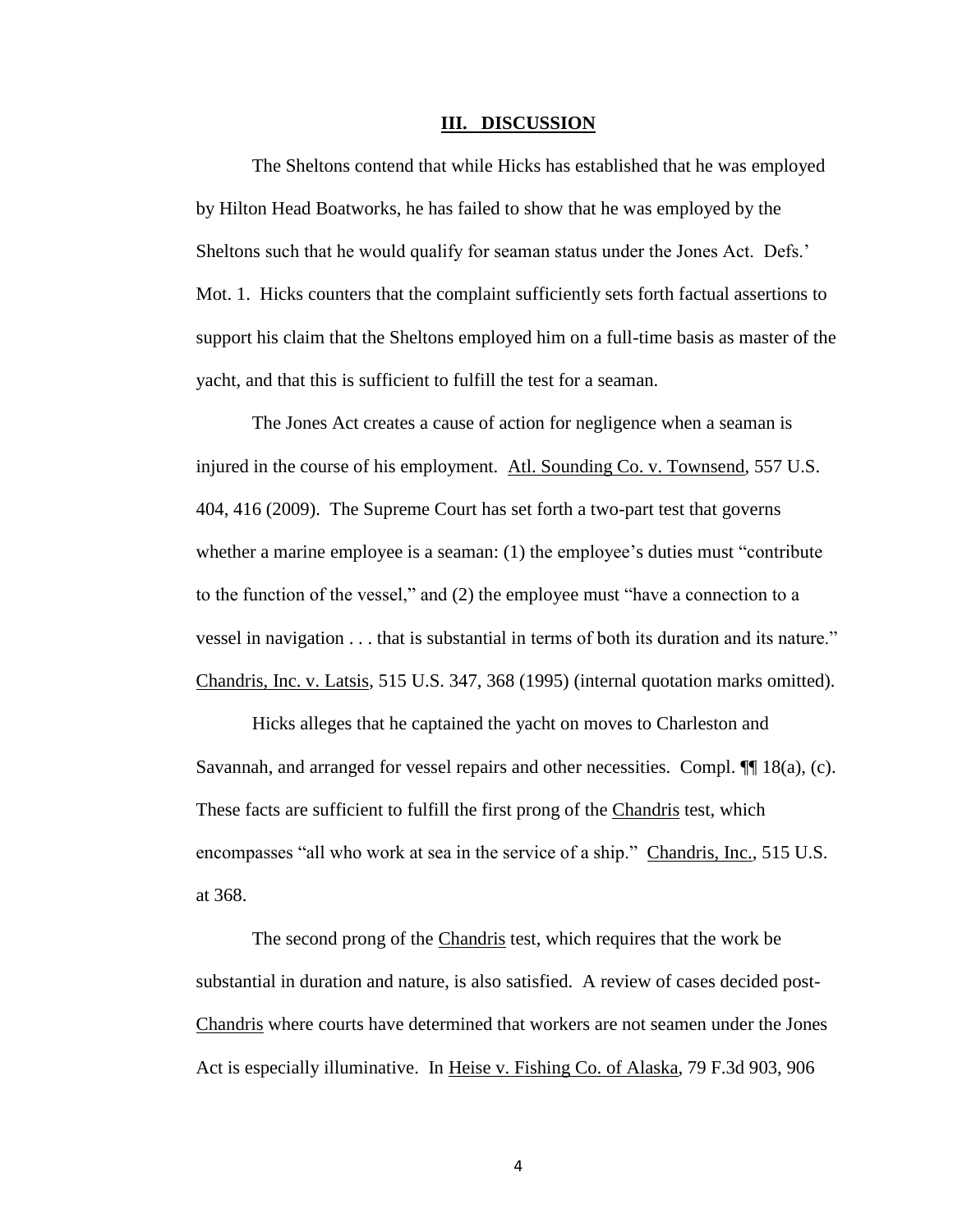(9th Cir. 1996), the court found that a temporary laborer hired only for the duration of required repairs and maintenance on a boat was a land-based maritime worker and not a seaman entitled to the remedies of the Jones Act. Likewise, the court in In re Endeavor Marine Inc., 234 F.3d 287, 292 (5th Cir. 2000) concluded that a plaintiff did not qualify as a seaman where the plaintiff had failed to introduce any evidence that his work was substantially connected to a vessel in navigation. Here, however, Hicks captained the yacht on moves from Hilton Head Island to Charleston and Savannah, on fueling moves, and on showings to potential buyers. Compl.  $\P$  18(c), 20.

To quantify the "substantial duration" prong of the Chandris test, the Supreme Court has adopted the general rule that an employee "who spends less than about 30 percent of his time in the service of a vessel in navigation should not qualify as a seaman." Chandris, Inc., 515 U.S. at 371. Here, Hicks was employed on a full-time basis to work aboard the yacht beginning in November of 2014 until his termination on June 22, 2016. Compl. ¶ 28. Certainly, at the time of his injury—when Hicks was living aboard the yacht and working on a full-time basis in cleaning, maintaining, and repairing the yacht—he was spending more than 30 percent of his time "in service" of the yacht. While some of Hicks's duties were on-shore, such as arranging for vessel repairs that he could not complete himself and arranging for insurance, dockage, and crew, Hicks has alleged sufficient facts for the court to find that his duties were not those of a land-based worker with an incidental connection to the vehicle, but rather that Hicks was employed full-time as a master of the yacht.